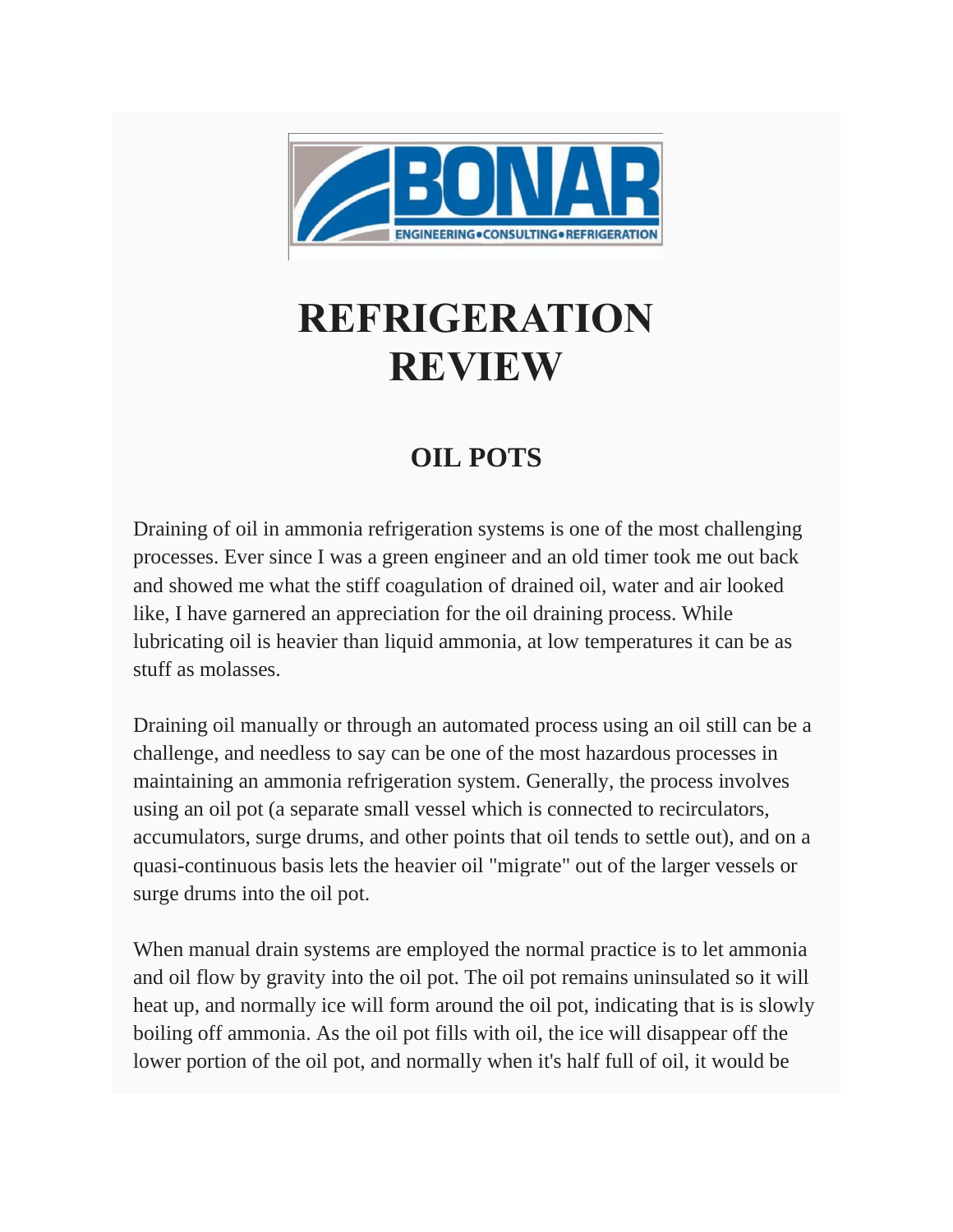time to drain the oil out. One of the connections to the oil pot is a downleg to the bottom of the oil pot. On manual drain systems, there would be only one. When draining is required, the drain line from the bigger vessel is closed, as well as the vent line that passes gas up above the liquid level in the vessel. Assuming the oil pot is in a machinery room where it would have warmer temperatures, the little bit of ammonia remaining in the oil pot will provide pressure to push the oil out of the oil drain valve into an appropriate container. Some designers like to use a dead man's valve for drain valves. I prefer a manual valve rather than have a man hold the valve open while he's experiencing a lot of discomfort with the ammonia/oil mixture bubbling, regurgitating and sometimes spewing out of the drain valve.

When someone didn't know better, there have been cases where a hose was connected to a drain valve and a worst-case scenario was what to do with a hose full of ammonia and oil squirting out of a hose that is flopping around in the air - - and there are several sad cases and near misses of hazardous incidents relating to just that. A hose should NEVER be attached to a drain valve, and the valve should only be cracked open so that once all the oil is out, the valve can be closed to stop the ammonia gas from coming out.

Oil pots are usually designed such that the gas return line protrudes 1 1/4" into the top of the oil pot. This will leave a pocket of ammonia gas in the top of the oil pot and prevent locking up liquid in such a was that its expansion can cause unexpected occurrences. Oil pots are designed for higher than normal system pressures -- 300 to 400 psig -- and they are equipped with relief valves, either to the outside relief valve system and diffusion tank, or they can be relieved to the vessel to which they are attached, with an appropriate lockout globe valve.

For large refrigeration systems, quite often a semi-automatic oil draining system can be provided. The oil pot for this system normally has two downlegs -- one for manual draining and one for the automatic still drain system. Generally, these oil pots are larger than the manual oil pots. As illustrated below, it can basically be piped in the same manner as the manual oil pot. Some designers will set the oil drain relief valve as low as 50 psig, while we normally prescribe to setting the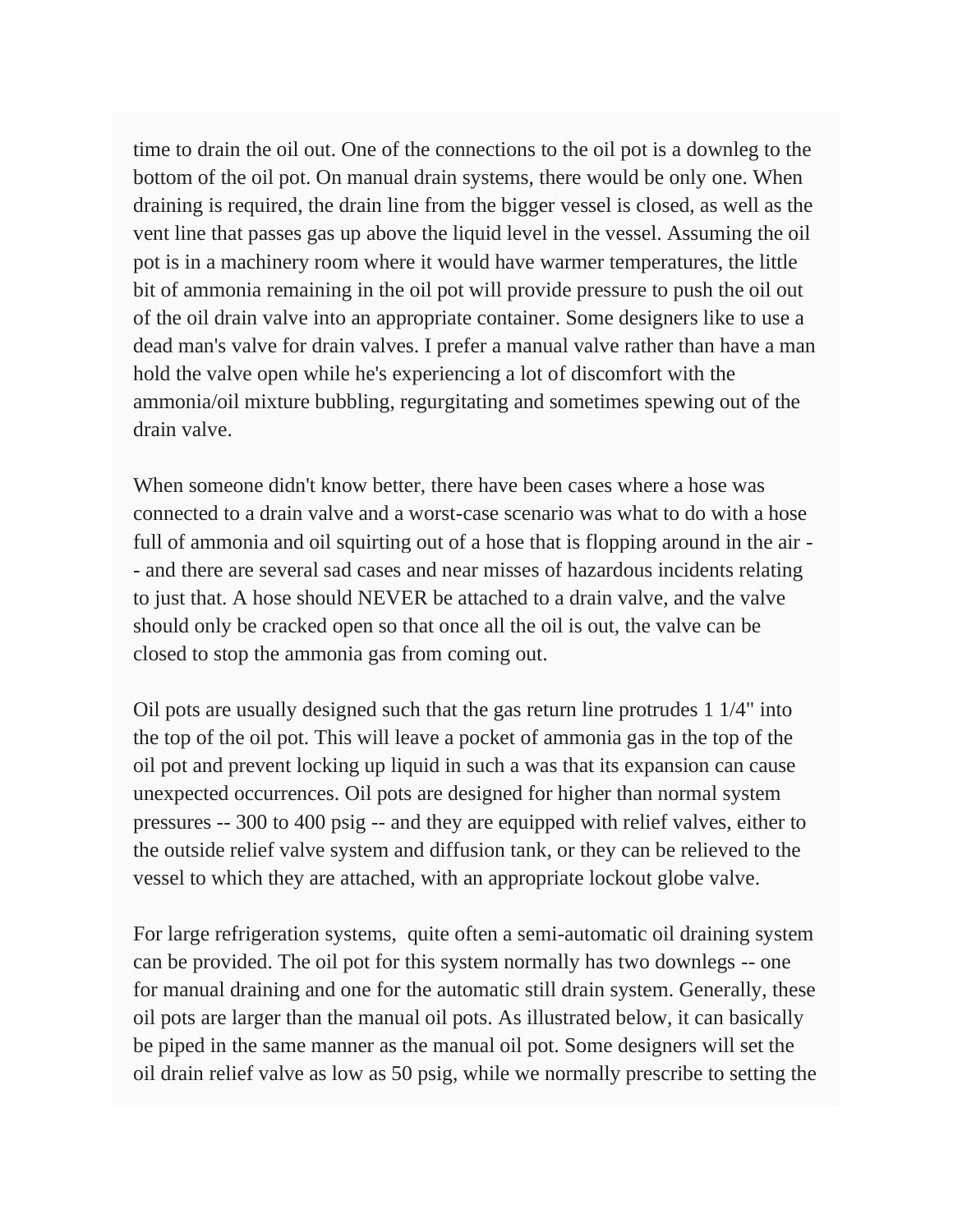relief valve on the oil pot in keeping with the design pressure of the oil pot, generally 300 psig.

The primary objective is to have an understanding of how the oil pot will be used and a pretty good idea of how often the oil will be drained from the different components of the system. It usually takes from 6 months to 1-1/2 years to accumulate enough oil to start an oil draining program. The key is to not let the oil accumulate more than the oil pots will retrieve, and depending on the type and efficiency of the oil separators and the type of compressors will greatly influence the frequency of oil draining. The use of coalescent filters on both screw and reciprocating compressors greatly extends the frequency necessary to drain oil, but it will eventually need to be drained.

There are several stories about vertical risers that in time totally congealed and sealed off the suction line to the point that a vacuum pump could not relieve the oil. The line had to be uninsulated and heated to get the oil out of the riser. There are numerous stories of vessels that gradually build up oil to the point that the oil would enter the ammonia circulating pumps and jam the pump or cause cavitation.

Also be aware that any time a system is modified and opened up to the atmosphere, there is a tendency for old oil, carbonized oil, water, and air to coagulate, stop up the filters, and require changing (i.e., compressor filters) the same as when the compressors were initially installed and started.

Just be aware that although the oil separates, it tends to separate in the coldest places that it has been distilled out of, and on rare occasions requires a temporary hot gas connection to melt the coagulated mess to the point where the oil can be drained.

So all this to say, while new systems run unattended, in time they are going to need attention and primarily from the oil, which is a very necessary part of lubricating the compressor.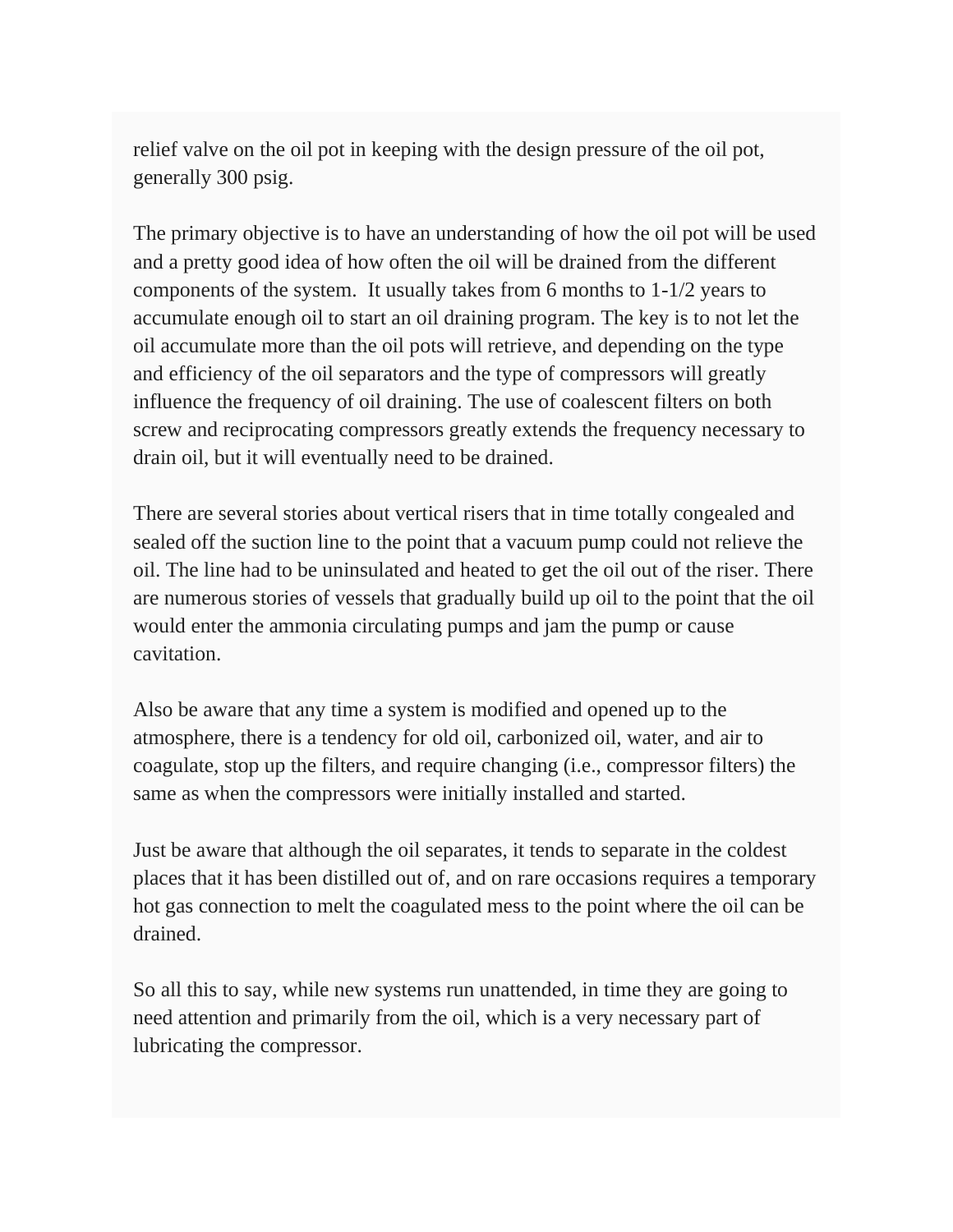| <b>SCHET</b><br>π<br>т<br>NW |  |   |  |  |   |  |  |  |  |
|------------------------------|--|---|--|--|---|--|--|--|--|
|                              |  |   |  |  |   |  |  |  |  |
|                              |  |   |  |  |   |  |  |  |  |
|                              |  | u |  |  |   |  |  |  |  |
|                              |  |   |  |  | × |  |  |  |  |
|                              |  |   |  |  |   |  |  |  |  |
|                              |  |   |  |  |   |  |  |  |  |

xotia

 $\lambda$  -distants and consequently these constrains with approached the exhausting (  $\lambda$  from any sign sections) and color from the transmitted values.

 $\frac{1}{2}$  , adapt and institional boards contact and attachment converse  $\frac{1}{2}$  , are the entry.

A THREST OF POSSIBILITY OF V.S. VIA A V.N.

 $\epsilon$  -denotes the search at solver.

 $\Lambda$  ALL MARTAL VALVE STRAUTS BE INSTALLED IN WORKLOCKS, FORTICH.



OIL POT PIPING SCHEMATIC NOTE DONOT BUILLATE OF FOT. 1977





12" DIA x 24" OIL POT NOTE-DOMOTORREATEDRADE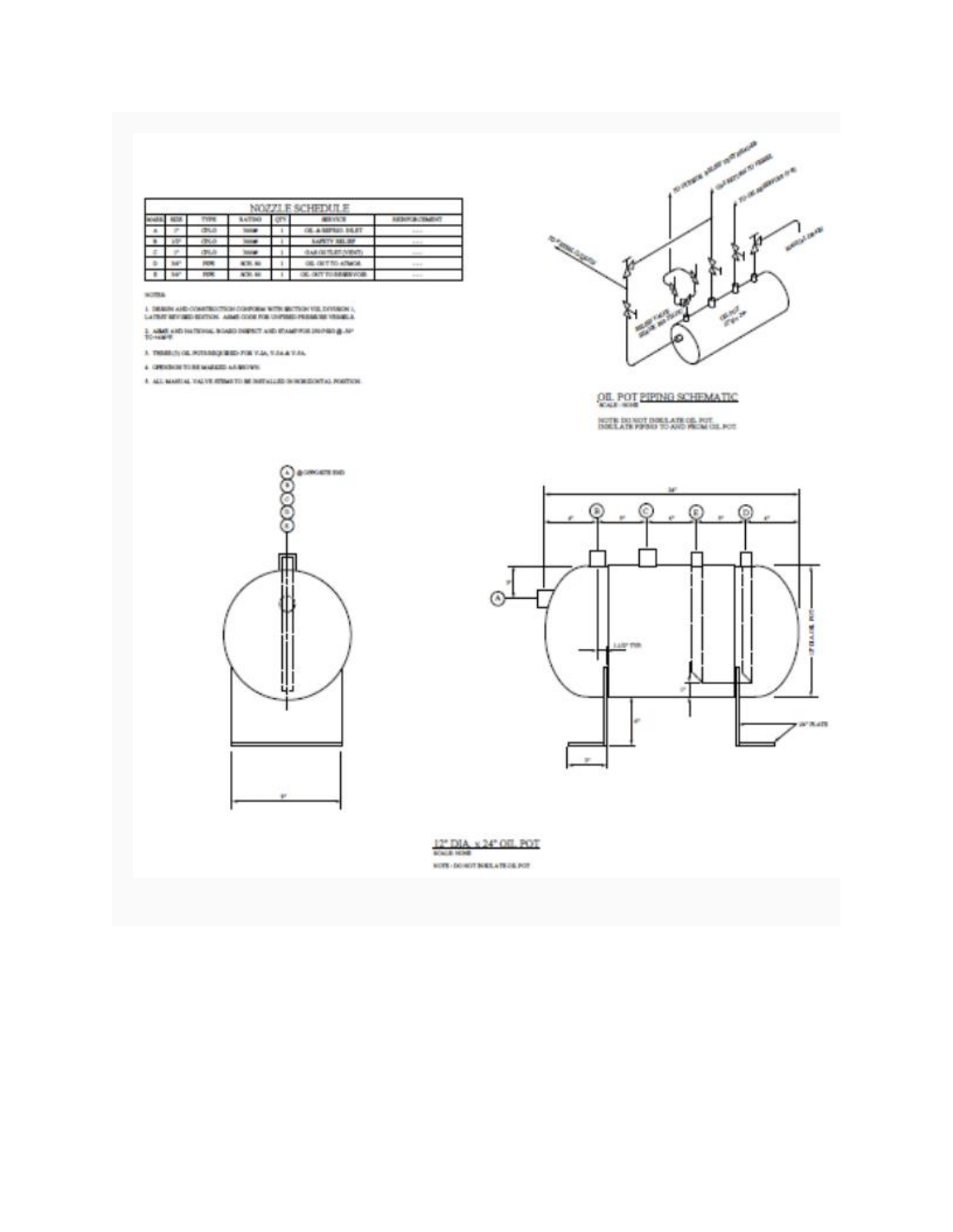| <b>NOZZLE SCHEDULE</b> |           |             |                    |  |                          |                      |  |  |  |
|------------------------|-----------|-------------|--------------------|--|--------------------------|----------------------|--|--|--|
| <b>MARK SIZE</b>       |           | TYPE        | <b>RATING QTY.</b> |  | <b>SERVICE</b>           | <b>REINFORCEMENT</b> |  |  |  |
|                        |           | <b>CPLG</b> |                    |  | OIL & REFRIG. INLET      | ---                  |  |  |  |
| B                      | $1/2^{n}$ | <b>CPLG</b> | 4000*              |  | <b>SAFETY RELIEF</b>     | ---                  |  |  |  |
| с                      |           | <b>CPLG</b> |                    |  | <b>GAS OUTLET (VENT)</b> | ---                  |  |  |  |
| D                      | $1/4$ "   | <b>PIPE</b> | <b>SCH. 80</b>     |  | OIL OUT TO ATMOS.        | ---                  |  |  |  |

NOTES:

1. DESIGN AND CONSTRUCTION CONFORM WITH SECTION VIII, DIVISION 1, LATEST REVISED EDITION.  $\,$  ASME CODE FOR UNFIRED PRESSURE VESSELS.

- 2. ASME AND NATIONAL BOARD INSPECT AND STAMP FOR 300 PSIG @ -50°F / +450°F
- 3. FOUR (4) OIL POTS REQUIRED. ONE EACH FOR V-2, V-3, V-4 & V-5.

4. OPENINGS TO BE MARKED AS SHOWN.

5. ALL MANUAL VALVE STEMS TO BE INSTALLED IN HORIZONTAL POSITION.



OIL POT PIPING SCHEMATIC

**SCALE: NONE** 

NOTE : DO NOT INSULATE OIL POT.<br>INSULATE PIPING TO AND FROM OIL POT.

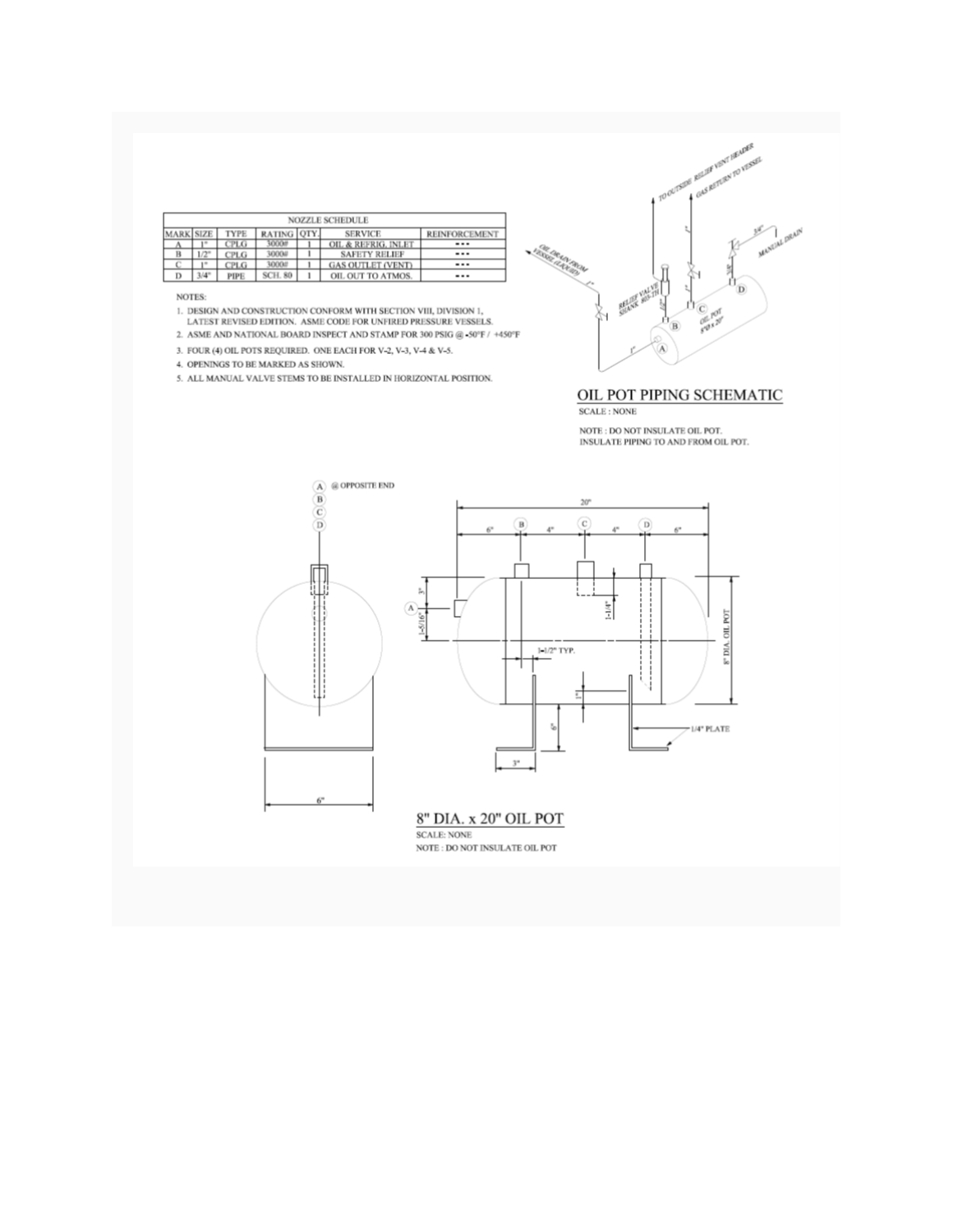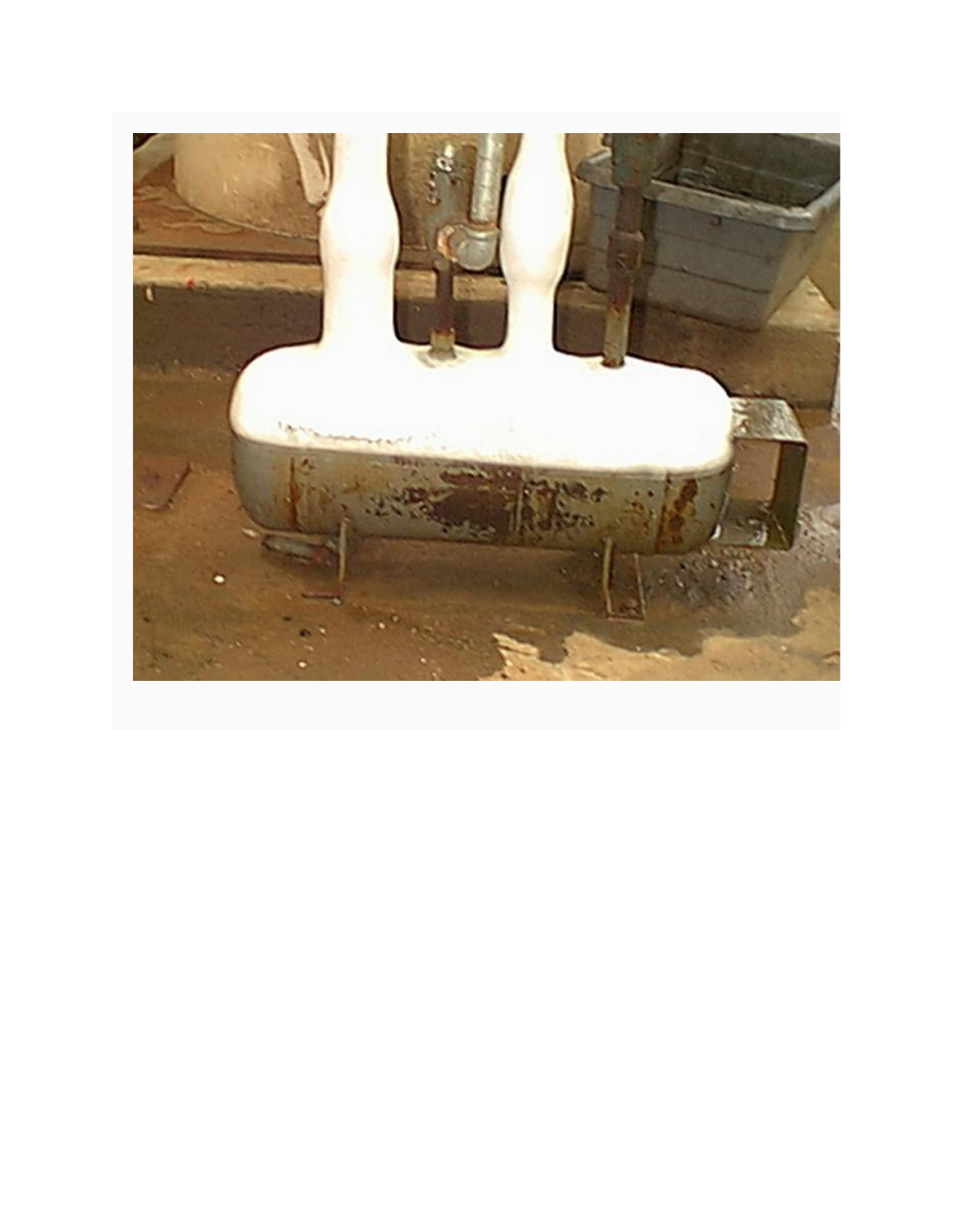